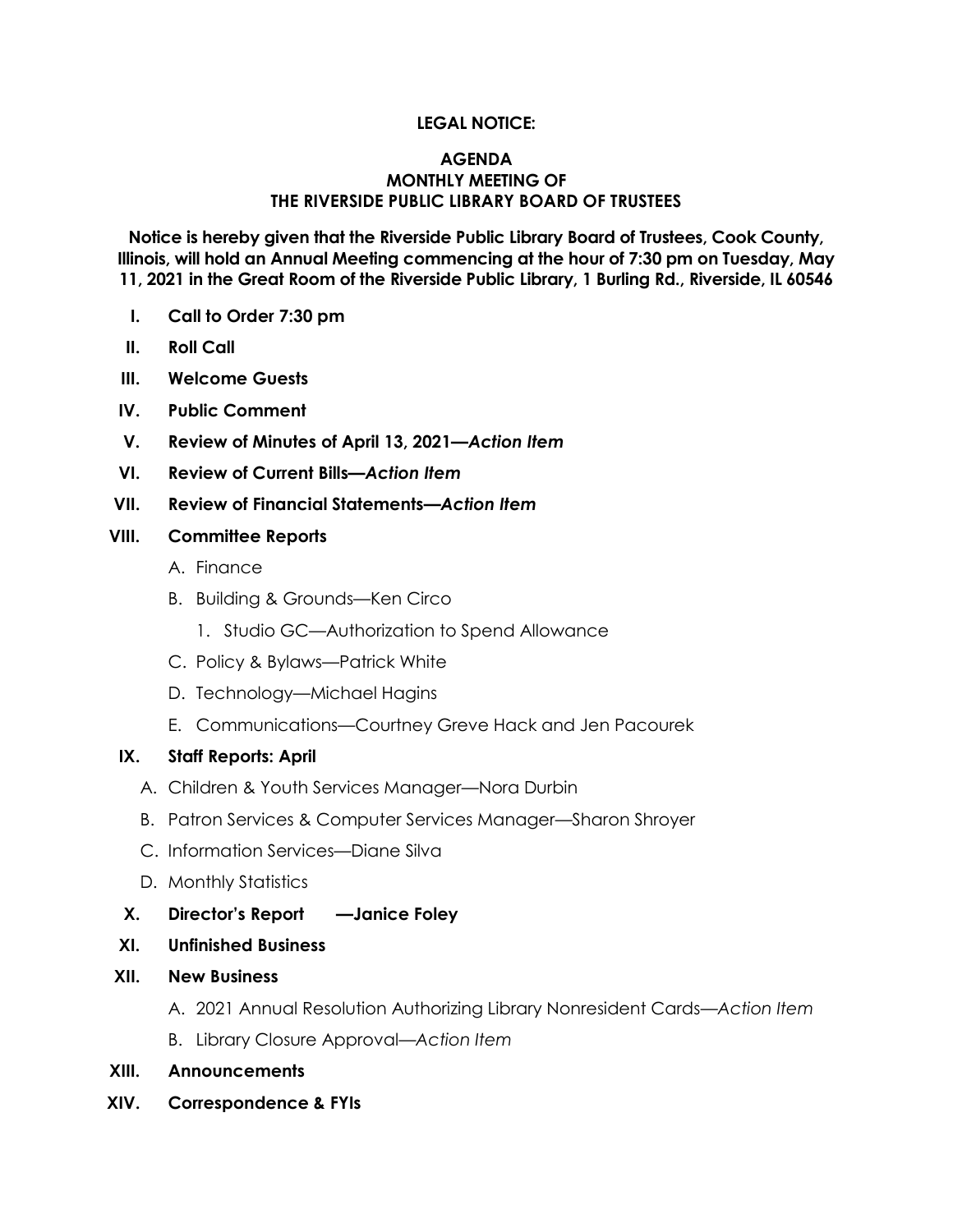A. Note from Riverside Junior Woman's Charity

# **XV. Executive Session**

A. Patron Issue Regarding Mask Policy

*The Board of Trustees may decide, by a roll call vote, to convene in executive session if there are matters to discuss confidentially, in accordance with the Open Meetings Act.*

## **XVI. Adjournment**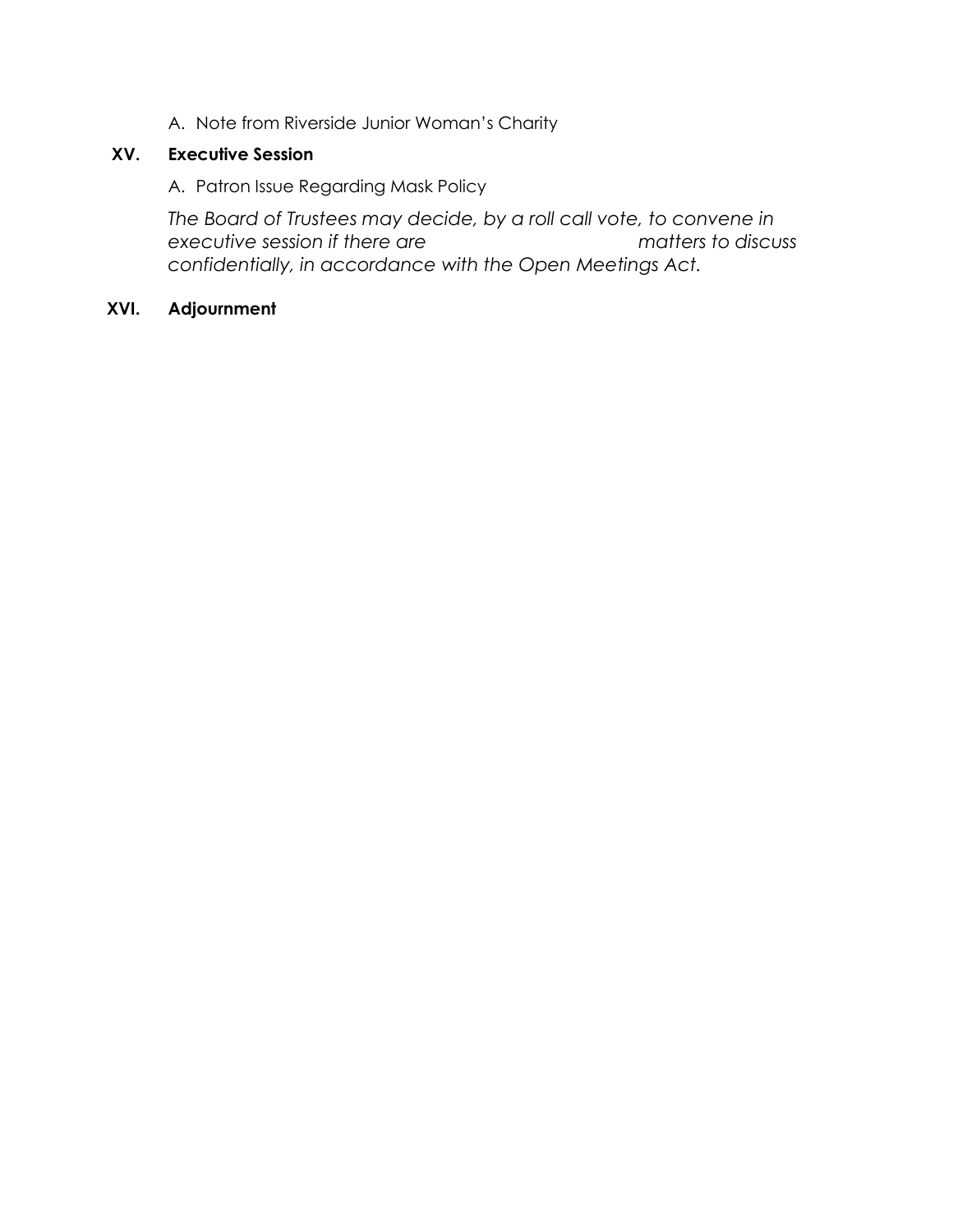# **Minutes of the Regular Board Meeting of the Riverside Public Library Board of Trustees April 13, 2021**

**Held Tuesday**, April 13, 2021 in the Great Room of the Riverside Public Library, 1 Burling Road, Riverside, Illinois, called for 7:30 pm.

**In Attendance:** President, Joan Wiaduck; Vice President, Ken Circo; Treasurer, Michael Flight; Secretary, Courtney Greve Hack; Michael Hagins; Jen Pacourek and Patrick White.

**Also in Attendance:** Library Director, Janice A. Foley; Bookkeeper, Jane Wilhelm; and Administrative Assistant, Christine Legan.

Called to order at 7:35 pm by President Joan Wiaduck.

#### **Review of Minutes**

Michael Flight moved, and Ken Circo seconded, that the Board approve the minutes of the March 9, 2021 regular meeting. Ayes: Circo, Flight, Greve Hack, Hagins, Pacourek, White Nays: None Abstained: None

The motion passed.

## **Review of Current Bills**

Michael Flight moved, and Ken Circo seconded, that the Board approve the payment of payroll checks for department numbers 001 through 004, and accounts payable check numbers 22252 through 22272, 22274 through 22280, 22287 through 22291, and 22294 through 22297, in the total amount of \$298,547.83, including voided check numbers 22251, 22273, 22292 and 22293, which includes payroll through March 31, 2021. Roll Call Vote: Ayes: Circo, Flight, Greve Hack, Hagins, Pacourek, White Nays: None Abstained: None

The motion passed.

## **Review of Financial Statements**

Michael Flight moved, and Jen Pacourek seconded, that the Board approve the financial statements for March 31, 2021, subject to audit. Roll Call Vote: Ayes: Circo, Flight, Greve Hack, Hagins, Pacourek, White Nays: None Abstained: None The motion passed.

# **Committee Reports**

# *Finance*

At the next Board meeting, Jane Wilhelm will provide a summary of the Lower Level Renovation costs thus far and the expected balances due, and the Library Director will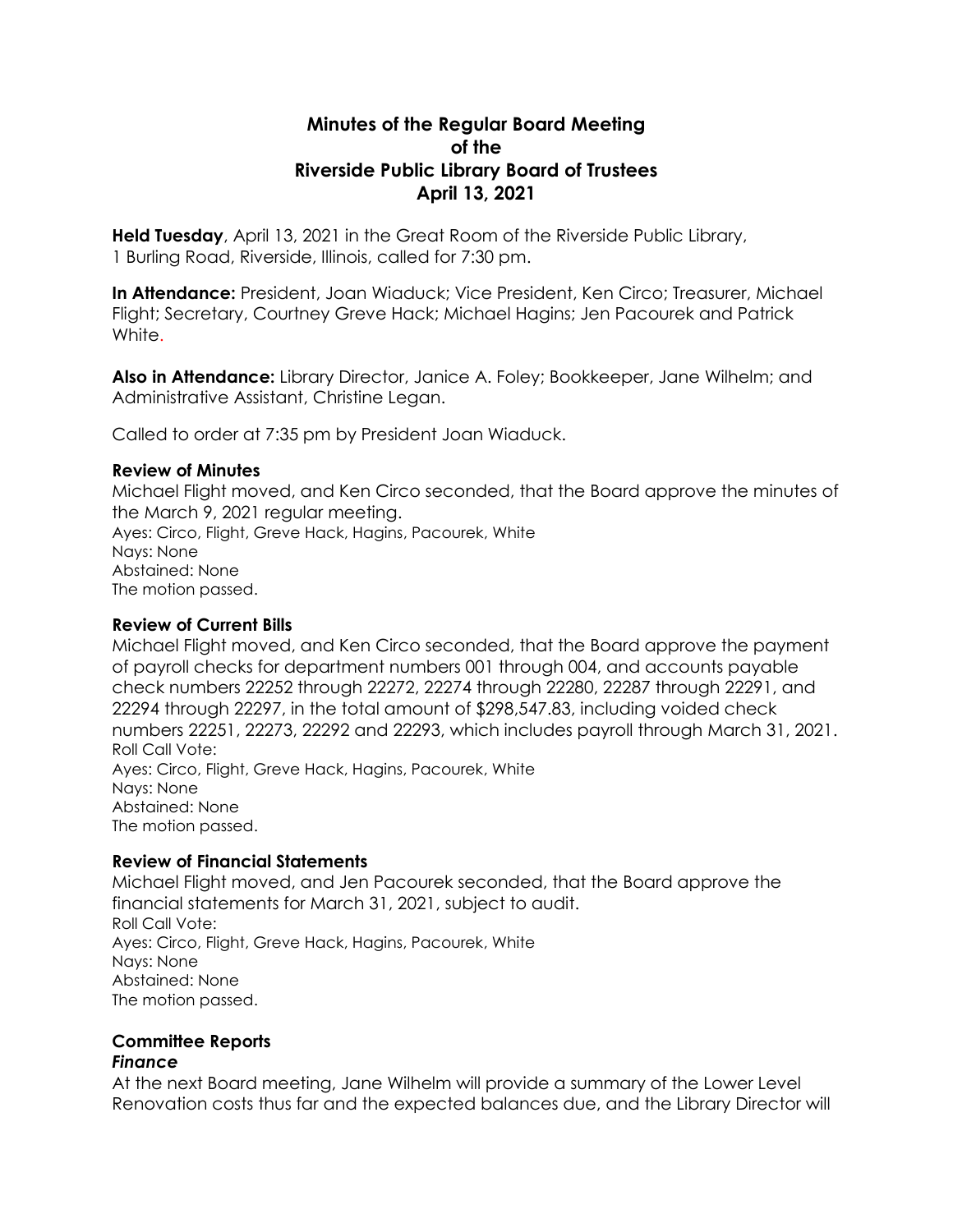report on her consultation with the attorney, Michael Marrs, regarding the allocation of excess funds if the project comes in under budget as expected. Based on this information, the Board can discuss the next course of action. Courtney Greve Hack emphasized the necessity of transparency and keeping the public informed.

#### *Buildings and Grounds*

The Board discussed the lower level construction, which is nearing completion. Plans for the Fox Valley fire sprinkler system have been submitted to the Village for outside review. Depending on the time it takes for review and approval, and given that no changes are required, the Library Director is hopeful that Fox Valley can begin work on the sprinkler system by May 1. Their original project estimate has increased to \$61,490, a 25% increase, due to additional sprinkler heads being required by the fire department.

After the Fox Valley construction is complete, Lo Destro will finish up the few remaining punch list items for the renovation and any necessary fixes related to the sprinkler system installation. As the Village is responsible for issuing the occupancy permit for the lower level, which will not happen until the renovation is fully complete, there is no firm date for the postponed ribbon cutting and the reopening of the lower level.

#### *Technology*

Michael Hagins announced that the new Library website and mobile platform are up and running. He commended Diane Silva and Henry Calamia for a job well done.

Michael Hagins informed the Board that the big screen TV, funded by the REEF donation, has been installed in the teen area downstairs. A plaque will be installed to commemorate their generous donation. Michael Flight suggested a photo op with a representative from REEF to showcase their contribution and to show off our new space.

## *Communications*

Jen Pacourek stated that the ribbon cutting for the lower level is on hold for now, but will be rescheduled when the occupancy permit is issued, subject to the COVID conditions at the time.

#### **Staff Reports**

The Board reviewed the staff reports.

#### **Director's Report**

The Board reviewed the Library Director's report.

#### **Announcements**

The Library Director presented President Joan Wiaduck and Treasurer Michael Flight with tokens of appreciation for their service on the Library Board of Trustees, including their individual Board photos, a certificate, and a framed Keith Burnham print of the Library. She thanked them for their contributions and for helping to make the lower level renovation come to fruition.

Joan Wiaduck expressed her appreciation for everyone and for the great experience she has had serving on the Board. She loved seeing the Library transformed by the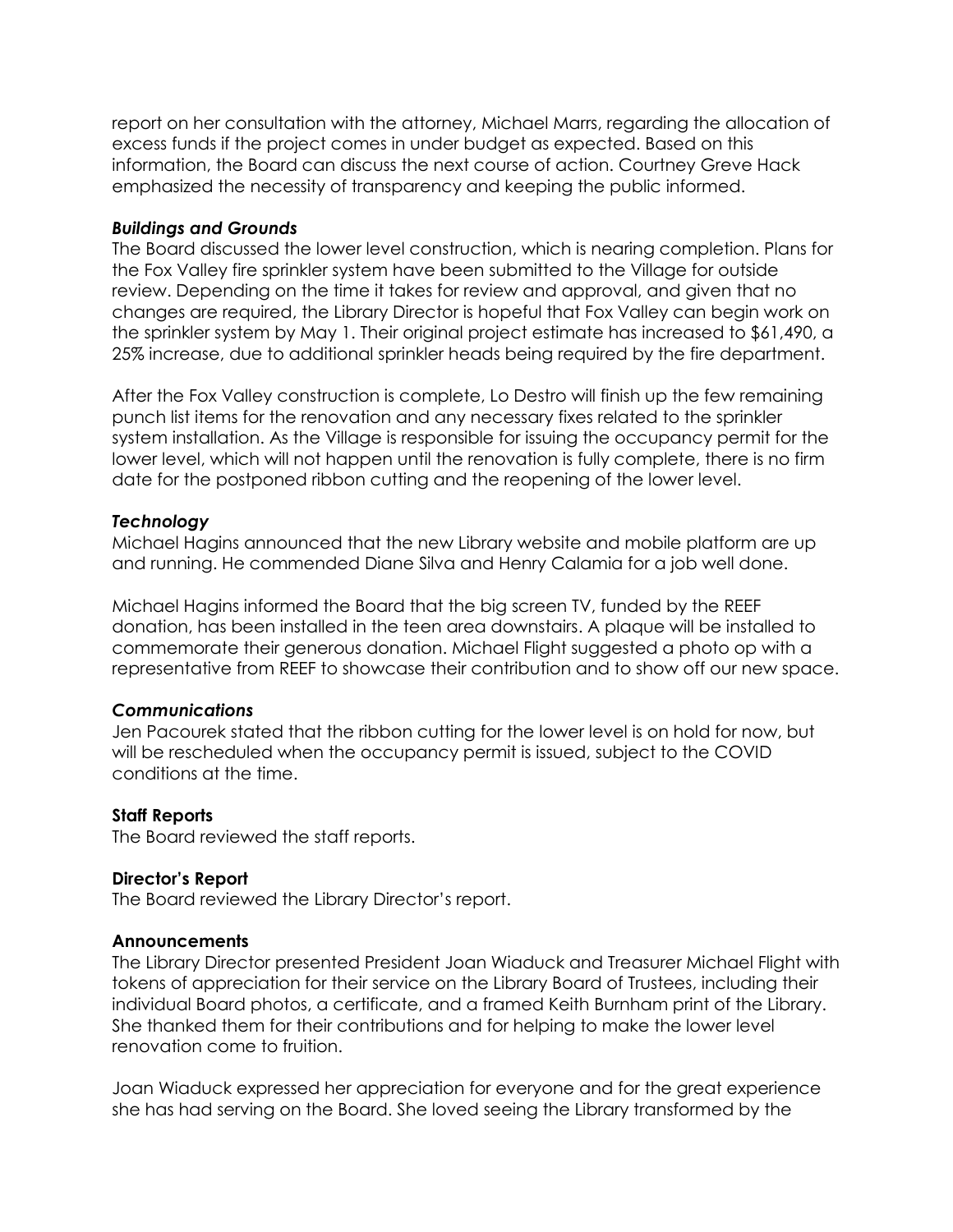lower level renovation and the many other projects accomplished during her time on the Board, such as the Opening Doors project, the new elevator installation, the new HVAC system, the CSAGSI area, and the BINGO nights and Reading Between the Wines events. She concluded by saying that Jane Birmingham and Christine Long will be great assets to the Board.

Michael Flight stated that serving on the Library Board has been very rewarding because the Library is so well loved in the Village. He thanked the entire staff for being so easy to work with, and for making his job so easy. He also thanked his fellow Board members and encouraged them to continue the BINGO tradition and the Reading Between the Wines events as these Library celebrations bring the community together.

#### **Recess to Executive Session**

Upon motion by Ken Circo, seconded by Michael Hagins, and passed unanimously, the Board recessed to Executive Session for the semiannual review of the Executive Session minutes at 8:18 pm. Roll Call Vote: Ayes: Circo, Flight, Greve Hack, Hagins, Pacourek, White Nays: None Abstained: None The motion passed.

#### **Return to Regular Session**

The Board returned to Regular Session at 8:29 pm.

## **Review of Executive Session Minutes**

Ken Circo moved, and Jen Pacourek seconded, that following the review of the executive session minutes from April 19, 1988 to November 14, 2017, which remain confidential, the Board agreed by consensus to release to the public the following executive session minutes: April 19, 1988; February 12, 1991; January 14, 1992; November 10, 1992; December 8, 1992; October 12, 1993; June 11, 2002; May 13, 2003; June 17, 2003; September 9, 2003; October 12, 2004; November 9, 2004; December 14, 2004; May 10, 2005; January 10, 2006; November 14, 2006; January 9, 2007; August 14, 2007; June 12, 2012; July 17, 2012; August 13, 2013; January 13, 2015; March 10, 2015; November 8, 2016; November 14, 2017. Roll Call Vote: Ayes: Circo, Flight, Greve Hack, Hagins, Pacourek, White Nays: None Abstained: None The motion passed.

Ken Circo moved, and Jen Pacourek seconded, that the Board approve and release the executive session minutes of February 13, 2018; October 9, 2018; November 13, 2018; December 11, 2018; and December 9, 2019. Roll Call Vote: Ayes: Circo, Flight, Greve Hack, Hagins, Pacourek, White Nays: None Abstained: None The motion passed.